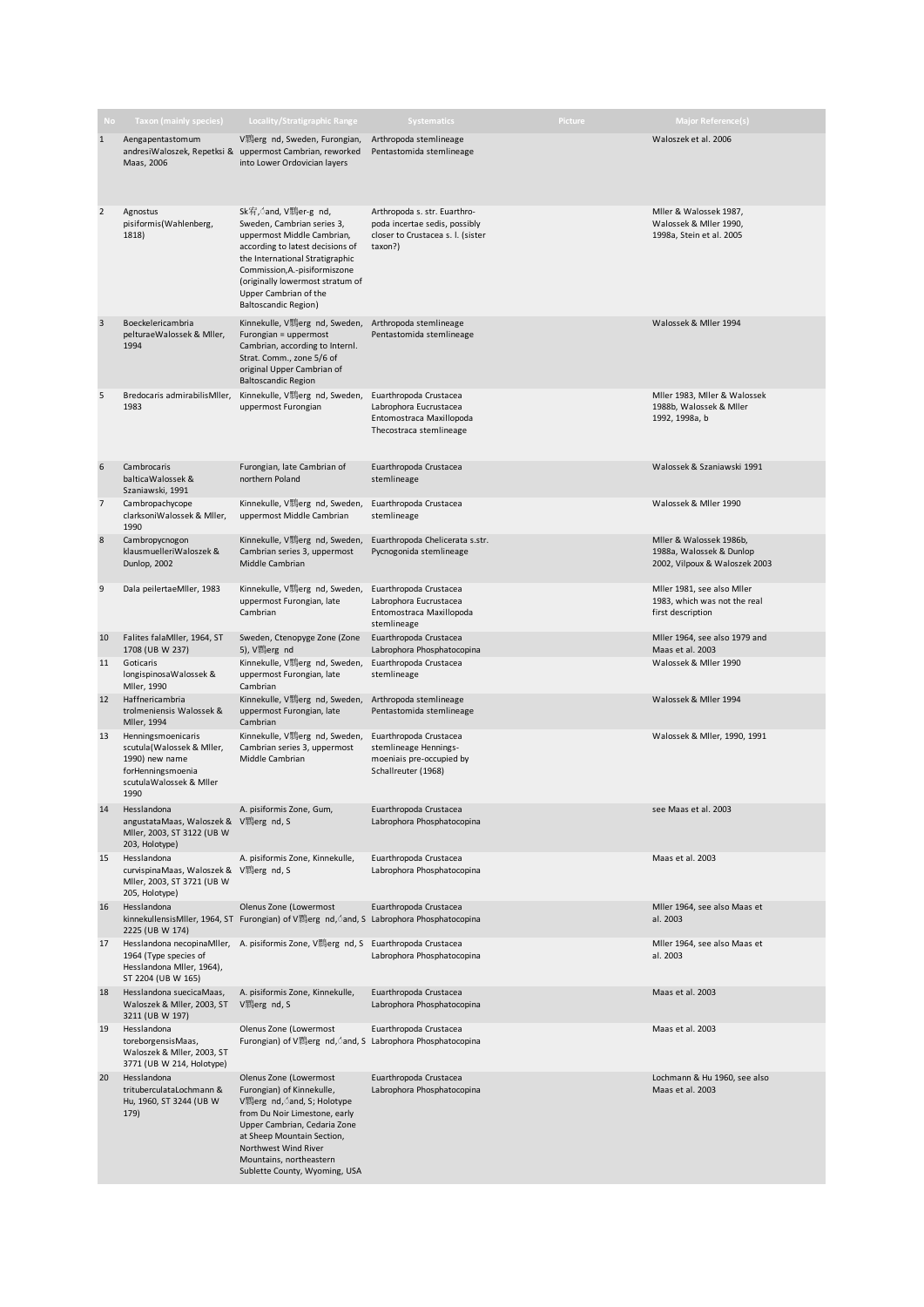| 21       | Hesslandona<br>unisulcataMller, 1982<br>ST xxxx                                         | Kinnekulle, V顆erg nd, Sweden,<br>Cambrian series 3, uppermost<br>Middle Cambrian                                                                                                                                                                           | Euarthropoda Crustacea<br>Labrophora Phosphatocopina                                                                                         |                 | Mller 1979, Mller 1982, Maas<br>et al. 2003, Maas & Waloszek<br>2005                                                              |
|----------|-----------------------------------------------------------------------------------------|------------------------------------------------------------------------------------------------------------------------------------------------------------------------------------------------------------------------------------------------------------|----------------------------------------------------------------------------------------------------------------------------------------------|-----------------|-----------------------------------------------------------------------------------------------------------------------------------|
| 22       | Hesslandona<br>ventrospinataGrndel in<br>Grndel & Buchholz, 1980, ST<br>3488 (UB W 186) | A. pisiformis Zone, V顆erg nd,<br>S; Holotype from erratic boulders Labrophora Phosphatocopina<br>of Rgen                                                                                                                                                   | Euarthropoda Crustacea                                                                                                                       |                 | Grndel & Buchholz 1980, see<br>also Maas et al. 2003                                                                              |
| 23       | Heymonsicambria<br>gossmannaeWalossek &<br>Mller, 1994                                  | Kinnekulle, V鶆erg nd, Sweden,<br>uppermost Furongian, late<br>Cambrian                                                                                                                                                                                     | Arthropoda stemlineage<br>Pentastomida stemlineage                                                                                           |                 | Walossek & Mller 1994                                                                                                             |
| 24       | Heymonsicambria<br>kinnekullensisWalossek &<br>Mller, 1994                              | Kinnekulle, V顆erg nd, Sweden,<br>uppermost Furongian                                                                                                                                                                                                       | Arthropoda stemlineage<br>Pentastomida stemlineage                                                                                           |                 | Walossek & Miler 1994                                                                                                             |
| 25       | Heymonsicambria<br>repetskiiWalossek & Mller,<br>1994                                   | Kinnekulle, V顆erg nd, Sweden,<br>uppermost Furongian                                                                                                                                                                                                       | Arthropoda stemlineage<br>Pentastomida stemlineage                                                                                           |                 | Walossek & Miler 1994                                                                                                             |
| 26       | Heymonsicambria<br>scandicaWalossek & Mller,<br>1994                                    | Kinnekulle, V鹅erg nd, Sweden,<br>uppermost Furongian                                                                                                                                                                                                       | Arthropoda stemlineage<br>Pentastomida stemlineage                                                                                           |                 | Walossek & Miler 1994                                                                                                             |
| 27       | Heymonsicambriasp. a of<br>Walossek & Mller (1994)                                      | Kinnekulle, V顆erg nd, Sweden,<br>uppermost Furongian                                                                                                                                                                                                       | Arthropoda stemlineage<br>Pentastomida stemlineage                                                                                           |                 | Walossek & Miler 1994                                                                                                             |
| 28       | Heymonsicambria<br>tayloriWalossek, Repetski &<br>Mller, 1994                           | Upper Furongian or Lower<br>Ordovician, Newfoundland,<br>Canada                                                                                                                                                                                            | Arthropoda stemlineage<br>Pentastomida stemlineage                                                                                           |                 | Walossek, Repetski & Mller<br>1994                                                                                                |
| 29       | Klausmuelleria<br>salopensisSiveter, Waloszek<br>& Williams, 2003                       | Comley, UK, possibly series 2,<br>uppermost Lower Cambrian                                                                                                                                                                                                 | Arthropoda Euarthropoda<br>Crustacea Labrophora<br>Phosphatocopina sister taxon<br>to all others                                             |                 | Siveter et al. 2001, 2003, Maas<br>et al. 2003, Maas & Waloszek<br>2005                                                           |
| 30       | Markuelia laurieiHaug,<br>Maas, Waloszek, Donoghue<br>& Bengtson, 2009                  | Rogers Ridge, Australia,<br>possibly, series 2 or 3, former<br>Middle Cambrian                                                                                                                                                                             | Nemathelminthes<br>?Cycloneuralia                                                                                                            |                 | Haug et al. 2009                                                                                                                  |
| 31<br>32 | Martinssonia elongataMller<br>& Walossek, 1986<br>MusacarisgerdgeyeriHaug,              | Kinnekulle, V顆erg nd, Sweden,<br>Cambrian series 3<br>Kinnekulle, V鶆erg nd, Sweden,                                                                                                                                                                        | Euarthropoda Crustacea<br>stemlineage<br>Euarthropoda Crustacea                                                                              |                 | Mller & Walossek 1986,<br>Walossek & Miler 1990<br>Haug et al. 2010a                                                              |
|          | Waloszek & Maas, 2010                                                                   | Cambrian series 3                                                                                                                                                                                                                                          | stemlineage                                                                                                                                  |                 |                                                                                                                                   |
| 33       | Oelandocaris<br>oelandicaMller, 1983                                                    | and, Sweden, uppermost<br>Furongian, new material from<br>V顆erg nd, which is also<br>uppermost Cambrian                                                                                                                                                    | Euarthropoda Crustacea<br>stemlineage                                                                                                        |                 | Mller 1983, Stein et al. 2005                                                                                                     |
| 34       | Orstenocarida Mller &<br>Walossek, 1988                                                 | Kinnekulle, V顆erg nd, Sweden,<br>uppermost Cambrian = Furongian                                                                                                                                                                                            | Euarthropoda Crustacea<br>Labrophora Eucrustacea<br>Entomostraca Maxillopoda<br>Thecostraca stemlineage                                      | see Bredocaris  | Mller 1983, Mller & Walossek<br>1988b, Walossek & Miler<br>1992, 1998a, b                                                         |
| 35       | Orstenoloricus<br>shergoldiiMaas, Waloszek,<br>Haug & Mller, 2009                       | Rogers Ridge, Australia,<br>possibly, series 2 or 3, former<br>Middle Cambrian                                                                                                                                                                             | Nemathelminthes<br>Cycloneuralia Scalidophora                                                                                                |                 | Maas et al. 2009                                                                                                                  |
| 36       | Orstenotubulus<br>ewamuelleraeMaas, Mayer,<br>Kristensen & Waloszek, 2007               | Sk宥, Oeland, V顆er-g nd,<br>Sweden, Cambrian series 3                                                                                                                                                                                                       | Arthropoda stemlineage                                                                                                                       |                 | Maas et al. 2007                                                                                                                  |
| 37       | Phosphatocopina Mller, 1964 worldwide, Middle to Upper                                  | Cambrian, according to the find<br>of Klausmuelleria also Lower<br>Cambrian                                                                                                                                                                                | Arthropoda Euarthropoda<br>Crustacea Labrophora sister<br>taxon to Eucrustacea                                                               | see Hesslandona | Mller 1964, 1979a, b, c, 1982,<br>Maas et al. 2003, 2004, Maas<br>& Waloszek 2005                                                 |
| 38       | Rehbachiella<br>kinnekullensisMller, 1983                                               | Kinnekulle, V顆erg nd, Sweden,<br>uppermost Middle Cambrian<br>according to latest decisions of<br>the International Stratigraphic<br>Commission, Agnostus-<br>pisiformis zone (originally<br>lowermost stratum of UC of the<br><b>Baltoscandic Region)</b> | Euarthropoda Crustacea<br>Labrophora Eucrustacea<br>Entomostraca Branchiopoda<br>sister taxon to Eubranchiopoda                              |                 | Mller 1983, Walossek & Mller<br>1990, 1998a, b, Walossek<br>1993, 1995, 1996, 1999,<br>Walossek 2003a, b, Waloszek<br>& Maas 2005 |
| 39       | Sandtorpia vestro<br>gothiensisHaug, Maas &<br>Waloszek, 2010                           | V鹅erg nd, Sweden, Cambrian<br>series 3                                                                                                                                                                                                                     | Euarthropoda Crustacea<br>stemlineage                                                                                                        |                 | Haug et al. 2010b                                                                                                                 |
| 40       | Shergoldana<br>australiensisMaas,<br>Waloszek, Haug & Mller,<br>2007                    | Rogers Ridge, Australia,<br>possibly, series 2 or 3, former<br>Middle Cambrian                                                                                                                                                                             | Nemathelminthes<br>?Cycloneuralia                                                                                                            |                 | Maas et al. 2007                                                                                                                  |
| 41       | Skaracarida Mller &<br>Walossek, 1985                                                   | Kinnekulle, V鶆erg nd, Sweden,<br>Cambrian series 3                                                                                                                                                                                                         | Euarthropoda Crustacea<br>Labrophora Eucrustacea<br>Entomostraca Maxillopoda<br>copepodan lineage (related to<br>Mystacocarida and Copepoda) | see Skara       | Mller & Walossek 1985                                                                                                             |
| 42       | Skara anulataMller 1983                                                                 | Kinnekulle, V鶆erg nd, Sweden,<br>Cambrian series 3                                                                                                                                                                                                         | Euarthropoda Crustacea<br>Labrophora Eucrustacea<br>Entomostraca Maxillopoda<br>copepodan lineage Skaracarida<br>Mller & Walossek, 1985      |                 | Mller 1983, Walossek & Mller<br>1990, 1998a, b,                                                                                   |
| 43       | Skara ?minuta                                                                           | from a borehole in Poland,<br>straum unclear                                                                                                                                                                                                               | Euarthropoda Crustacea<br>Labrophora Eucrustacea<br>Entomostraca Maxillopoda<br>copepodan lineage Skaracarida<br>Mller & Walossek, 1985      |                 | Walossek & Szaniawski 1991                                                                                                        |